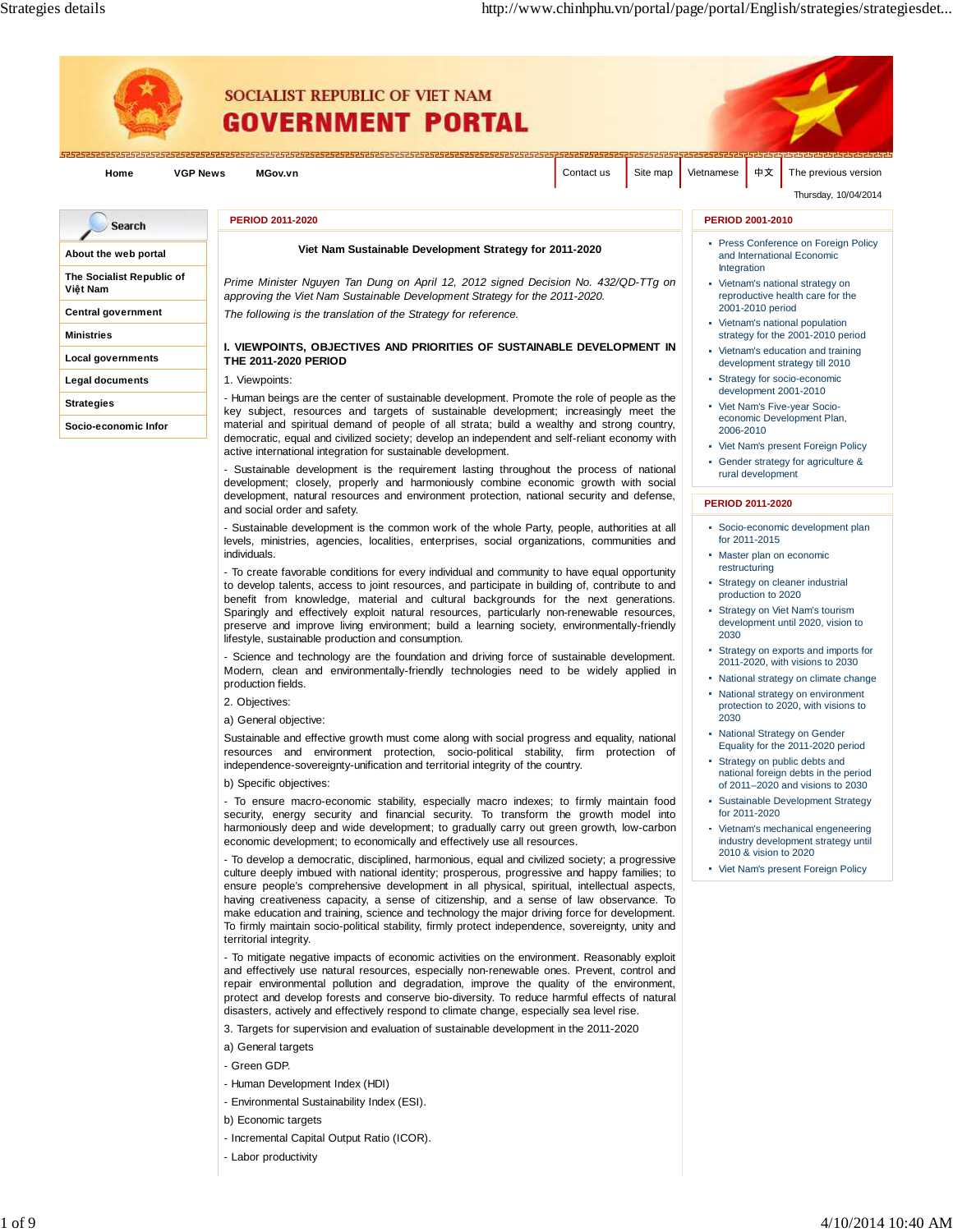- Contribution ratio of Total Factor Productivity.
- Energy consumption reduction ratio per unit of GDP.
- Ratio of recycled energy in the energy consumption structure.
- Consumer Price Index (CPI).
- Current account.
- Budget overspending.
- Government's debt.
- Foreign debt.
- c) Social targets
- Poverty rate.
- Unemployment rate.
- Rate of trained labor of the economy.
- Gini coefficient.
- Sex ratio at birth.
- Number of students per 10,000 people.
- Number of Internet subscribers per 100 people.
- Ratio of people participating in social insurance, healthy insurance, and unemployment insurance.
- Number of deaths due to traffic accidents per 100,000 people.
- Rate of communes recognized to meet norms of new rural areas.
- d) Targets of natural resources and environment.
- Forest coverage.
- Rate of protected land, maintenance of biodiversity.
- Area of degraded land.
- Reduction rate of underground and surface water.
- Rate of days with high concentration of toxic substances in the air exceeding the permitted standard.
- Rate of urban areas, industrial parks, processing zones and industrial clusters having solid waste treatment and waste water meeting environmental standards or relevant technical standards.
- Rate of solid wastes collected, treated up to environmental standards or relevant technical standards.
- (Detail of targets for supervision and evaluation of sustainable development in Viet Nam in the 2011-2020 is on the Index attached with this Decision).
- 4. Priorities of sustainable development in the 2011-2020
- a) Economic aspect
- To maintain sustainable economic growth, gradually carry out green growth, develop clean and renewable energies.
- To improve the quality of growth, ensure macro-economic stability, especially financial and monetary policies. To transform the growth model from width to both depth and width based on effective exploitation and use of natural resources and progressive scientific-technological advances to raise productivity and competitiveness of goods and services, efficiency of the economy in general and investments in particular.
- To develop and carry out green growth model, ensure the development of low-carbon economy. Economically and effectively use energy; develop clean and renewable energies to guarantee the national energy security. Gradually implement market-oriented energy prices, gradually raise the ratio of clean and renewable energy in the energy consumption structure in Viet Nam. Design an environmental-economic cost accounting system and add environment and social aspects to the System of National Accounts (SNA).
- To pursue sustainable development in industrial sector with professional structure, environmentally-friendly technology and equipment; proactively prevent and handle industrial pollution, develop "green industry", give priority to the development of sectors, technologies and products that are environmentally-friendly, speed up high-tech technological development in big cities. Gradually formulate environmental industry.
- To carry out sustainable production and consumption
- To intensify mass application of cleaner production in order to increase the efficiency of natural resources, materials, energy, water while reducing emissions and pollution rate, protect the quality of the environment, people's health for sustainable development.
- To develop a civilized, harmonious and environmentally-friendly consumption culture. Gradually implement eco-label and green shopping. Develop an eco-product market and community-based initiatives for sustainable production and consumption. Apply policies to correct unreasonable consumption behavior.
- To ensure food security, develop agriculture and rural areas in a sustainable manner.
- To ensure food security through protecting 3.8 million hectares of rice land, food supply, nutrition demand and food accessibility of people in accordance with the Politburo's conclusions and Government's resolutions.
- To shift the structure of agriculture and rural areas towards industrialization, promote regional advantages; develop quality agricultural products; combine production with local and foreign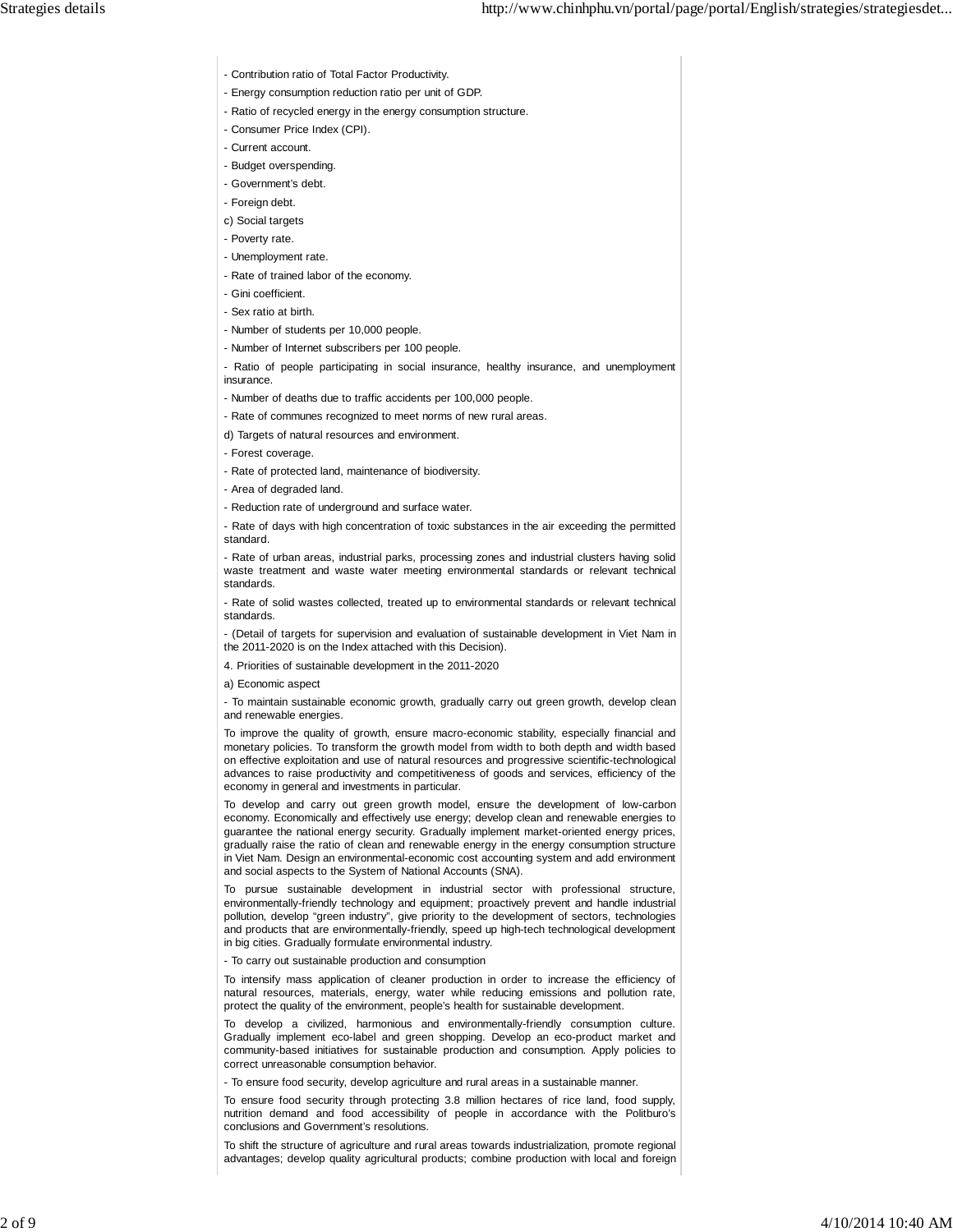market in order to lift the efficiency of using natural resources (land, water, forests, labor and capital); heighten income per hectare of cultivated land and per working day; improve farmers' living standard; sustainablly develop craft villages. Speed up the application of scientific and technological advances in production, processing, storage, particularly the application of biotechnology in creating crop plants and domestic animals varieties and production process that yield high productivity and quality. Adjust and supplement agricultureforestry-aquaculture planning schemes in each economic zone or inter-regional economic zone towards sustainable development, combine production with market, raw material zones with processing industry.

Sustainable development of rural areas must include four processes: industrialization and modernization; urbanization; population control; environmental protection. Focus investments on developing technical infrastructure and improving the life quality of farmers in terms of economic, cultural, social, environmental and democratic aspects. The process of urbanization and modernization of rural areas must comply with the norms of building new rural areas, lessen development gap between urban and rural areas in terms of material and spiritual aspects.

- Sustainable development for economic zones and localities

To give priority to developing key economic zones capable of leading overall development while focusing on supporting disadvantaged regions so as to create a balanced development space, gradually narrow social and economic gap between regions and localities. Key economic zones will play as the engine to motivate mountainous, remote, bordering and island areas. Design proper mechanisms and policies to spur growth in all regions, promote advantages of each region and formulate inter-regional linkages.

b) Social aspect

- To accelerate poverty reduction toward sustainability; create sustainable employment; implement social progress and equality; fruitfully realize social security policies.

To prioritize resources for poverty reduction and improvement of living conditions of people in most disadvantaged areas. Support poor people and households to build houses and have means of production; implement economic development through shifting economic, crop plan, domestic animal structure for high economic value; develop mass production of goods; and assist language learning and vocational training.

To shift economic and labor structure in combination with professional development and sustainable job creation. Support vocational training and job finding for policy beneficiaries, poor people, especially those in rural and urbanized areas.

To implement social progress and equality. Create equal opportunity in accessing to development resources and enjoying basic services and social welfare; design proper policies to reduce rich-poor gap and living standard gap between regions and social groups.

To develop an diversified and effective social security system. Step up the realization of social welfare programs, support for the poor and vulnerable groups. Proactively prevent, limit and overcome risks in terms of economic, social and environmental aspects. Vigorously develop insurance system, encourage and create favorable conditions for laborers to access to and participate in insurance ranges. Expand social assistance and relief models, increase the coverage of the models over vulnerable groups.

- To stabilize population size, improve the quality of population

To stabilize population size at reasonable level, proactively adjust population growth rate, maintain reasonably low fertility rate, effectively settle structure-related issues of the population.

To raise the quality of population; improve reproductive health, health of women and children; develop physical strength and height of Vietnamese people in order to raise the quality of the workforce for serving the cause of modernization and industrialization; gradually improve the quality of the race, longevity and health of Vietnamese people.

- To develop culture in harmony with the development of the economy and Vietnamese families.

To promote fine values of the country's culture while absorbing the quintessence of the human being's culture, effectively handle cultural and economic relations so as to make culture the spiritual background and driving force for socio-economic development and international integration. Build healthy lifestyle and cultural environment. Develop Vietnamese people's dignity, especially ethics for young generations, lifestyle, intelligence, physical strength, national self-esteem, sense of social responsibility and sense of law observance. Effectively prevent social evils like drugs and prostitution.

To build progressive and happy Vietnamese families-the true home for every person and healthy cell of the society. Fruitfully implement guidance, laws and policies on marriage, family, gender equality, and prevention of home violence and social evil penetration into families. Inherit, preserve and promote traditional values of Vietnamese families in combination with developing progressive values of families in developed societies.

- To sustainablly develop urban areas, build new rural areas and properly allocate population and labor in each region

To gradually develop Viet Nam's urban system toward urban network model with synchronous, modern technical and social infrastructure; good urban living quality and environment; advanced urban architecture with national identity; preservation and promotion of traditional cultural values in accordance with each development state of the country. Implement sustainable and stable urban development on the basis of proper urban space organization; sensibly use natural resources and land, and save energy; protect the environment and balance ecology.

To develop and consolidate rural areas under new norms, in accordance with specific features of each region; preserve and uphold special cultural characteristics of Viet Nam's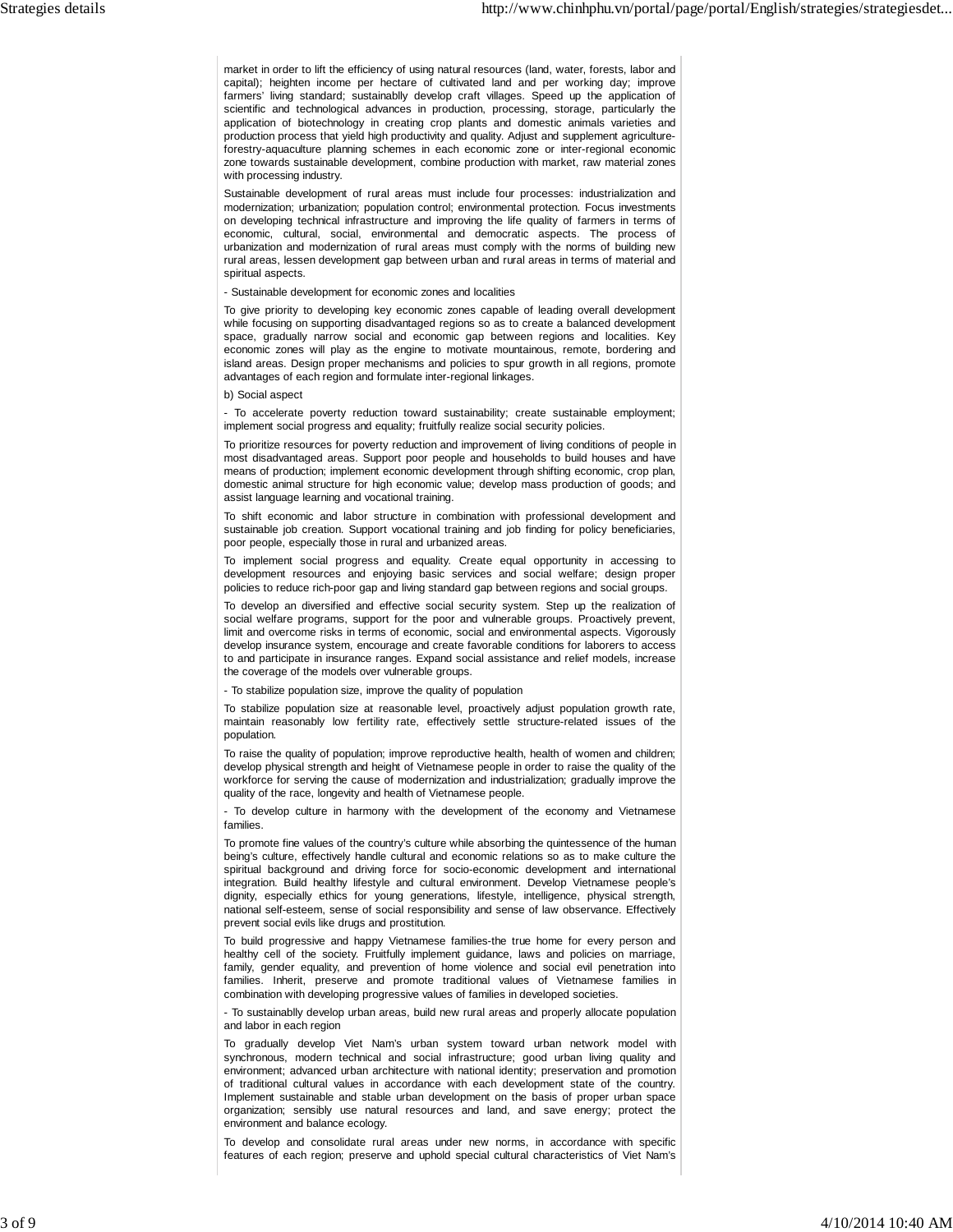rural areas. Attach importance to urban-rural linkages. Encourage the development of medium and small-size cities; mitigate gap among regions and community, between urban and rural areas and create sustainable social harmonization.

To effectively manage migrant workers to speed up proper distribution of population and laborers among regions.

- To advance the quality of education and training in order to improve intellectual standard of people and professional skills in favor of the requirements for national, regional and local development.

To basically and comprehensively renovate Viet Nam's education system towards standardization, modernization and international integration. Synchronously implement measures to improve the quality of education and training; renovate curricula, contents and learning and teaching methods at all school levels in order to heighten the quality of comprehensive education for young generations, enhance practical knowledge and skills, self-learning ability, attach importance to social and human knowledge, supplement modern scientific and technological achievements in accordance with the absorbing capacity of students and regional and global education standard.

To focus on educating workforce capable of meeting the diverse requirements of technology and development levels of sectors and professions; produce workforce for knowledge economy development.

To effectively implement strategies for education and vocational development; human resource development strategy and planning scheme for the 2011-2020 period in line with specific conditions of each sector, region and locality. Develop a learning society, mobilize and fruitfully use all the resources for the development of education and training.

- To raise the quantity and quality of healthcare services; ensure food safety; improve working condition and environment.

To speed up comprehensive healthcare, focusing on proactive preventive medicine, timely and effectievely control epidemic diseases, early detect and timely cure diseases. Consolidate and enhance medical system towards diversification of healthcare models and stakeholders, in which public healthcare establishments take the leading role. Establish the system for provision of comprehensive healthcare services, focusing on basic health services and primary healthcare services. Improve the quality of healthcare rehabilitation services at all levels; reduce patient overload in central-level hospitals. Upgrade infrastructure and working conditions of communal or ward medical stations. Speed up human resource development for healthcare sector and social workers; train community health workers, medical technicians.

To gradually formulate the system for management and control of food hygiene and safety so as to protect consumers' health and interests.

To improve working conditions; reduce pollution of working environment, labor accidents and occupational diseases; care for laborers' health and enhance occupational safety and health.

- To maintain socio-political stability, firmly protect independence, sovereignty, unity and territorial integrity; actively integrate into the international community.

To ensure security, politics, and social order and safety; enhance national defense potential in order to firmly protect independence, sovereignty, maintain peace and stability for national construction and development; closely combine national defense and security with socioeconomic development and environmental protection.

To expand internatoinal cooperation, responsibly implement international commitments; pursue proactive integration to build an independent and self-reliant economy, and improve Viet Nam's position on the international arena.

c) Resources and environment

- Degradation prevention, effective and sustainable use of land resources

To enhance the effectiveness of land use. Ensure the balance of land use demand among sectors and food security. Develop land fund for sustainable socio-economic development. Reform planning work and land use to make sure that land-use planning is synchronous and appropriate to socio-economic development planning and avoid overlapping between urban planning, planning of construction in rural residential areas, industrial park planning and land-use planning, avoid construction of solid establishments on land containing minerals. Develop transparent and effective system of financial and price policies in relation to land.

To increase the productivity of land ecosystems and consider sustainable agriculture production as a priority, promulgate policies on poverty reduction support based on the view of climate change adaptation and biodiversity conservation, apply cultivation techniques in order to mitigate the use of fertilizer and chemical substances in agriculture production. Enhance scientific and technological research in combination with preservation of local residents' knowledge to prevent land degradation and restore degraded land. Develop structure of crop plants and livestock in accordance with each specific region, ensure sustainable use of land resources and protect and develop forests.

- Protection of water environment and sustainable use of water resources

To effectively protect, exploit and use national water resources on the basis of united mangement over the water resources, water security guarantee for socio-economic development, and acceleration of cooperation with neighboring countries in sharing crossborder water resources. Sparingly use and increase economic efficiency of water consumption. Consider water as the important national asset and enhance the effectiveness of water resources management. Focus on protecting the environment in river basins. Develop and implement programs and projects on general management of river basins, water sources, underground water.

To enhance the development of waste water collection and treatment systems in urban areas and industrial parks. Enhance research into measures for treating waste water discharged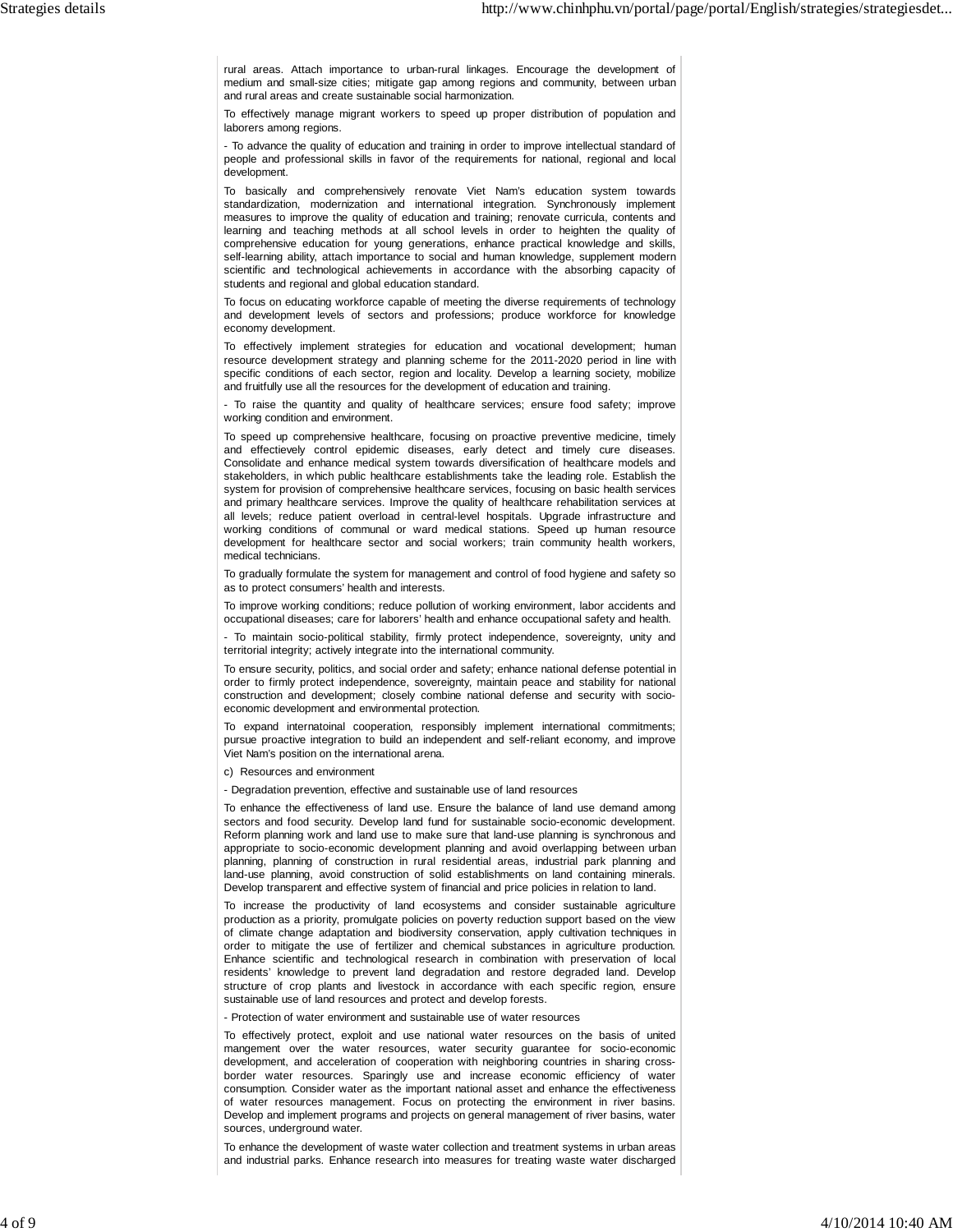from agricultural production and aquaculture. Prevent degradation of and restore the quality of water sources, especially water of key river basins.

- Proper exploitation and economical, sustainable use of minerals

To properly and effectively exploit and use minerals, ensure mineral reserves for short and long-term development of economic sectors. Reduce and strictly control the import of raw resources and by 2020, put a stop to export of unprocessed minerals. Focus on designing strategies, investigation and exploitation planning in relation to minerals; develop workforce, science research, and application of science and technology in basic geological survey for mineral resources. Implement inspection and exploitation of mineral resources in accordance with approved strategies and planning schemes. Enhance investments in basic investigation, apply advanced mineral sensoring and exploitation technologies.

To raise the effectiveness of State management over minerals; speed up environmental protection and restoration in mineral exploitation. Cross out "give-take" mechanism in mineral exploitation, carry out mineral management through "auditing" or "tendering". Enhance exploration of new mineral mines and possibilities of replacing minerals in danger of being scarce.

- Protection of marine, coastal, island environment and development of marine resources

To protect and sustainably use marine resources and environment in order to turn Viet Nam into a rich and powerful country based on its sea-born economy, firmly protect national sovereignty over islands and sea, contributing to the cause of modernization and industrialization and sustainable development.

To ensure the effective and united management of marine resources and environment through the establishment of full and proper legal basis, particularly the Law on Marine Resources and Environment, Marine Resources and Environment Strategy and necessary conditions for sustainable management, exploitation, use and protection of marine resources and environment.

To step up research and investigation into natural conditions, resources and environment of Viet Nam's maritime zones; establish scientific background in order to enhance State management over, promote advantages of Viet Nam's sea, islands and coastal areas.

- Forest protection and development

The protection of forests is considered as the protection of continually developing ecosystem and guarantee of optimal re-generation and use of forests. Attach importance to dissemination and awareness improvement of forest protection policies, resolutely deal with sabotage acts causing serious consequences on the environment and State property. Develop forest eco-services and enhance the application of payment mechanisms for forest eco-services to ensure the interests of users and providers of eco-services.

To make planning, classify and develop three forest categories (special-used, protective, and productive forests); combine preservation with the development of ecotourism, convalescence tourism and other environmental services. Apply scientific and technological advances and inherit forest production experience of local residents. Research into forest development through improving crop seeds and implementing sivilcultural practices. Properly exploit and use forests so as to reproduce and improve forest quality.

- Reduction of air pollution and noise in big urban areas and industrial parks

To speed up activities of air observation, inventories and control in urban areas. Control and restrict sources of dust pollution from construction and transport activities. Enhance measures to supervise and reduce air pollution and noise caused by transport, industrial production and people's daily activities.

To perfect the functions, tasks and structural organization of the apparatus managing air environment in urban areas and industrial parks.

- Effective management of solid and toxic wastes

To raise the efficiency of managing solid and toxic wastes in order to improve the quality of the environment, ensure public health. Reduce discharge of solid wastes and mitigate buried wastes in order to save land resources and prevent environmental pollution. Closely monitor toxic wastes discharged by production and health sectors.

To develop solid wastes management system in which solid wastes at source are classified, collected, reused, renewed and absolutely treated with progressive technologies; infrastructure, financial and human resources for management of solid wastes.

To enhance waste inventories and observation, gradually conduct waste audit in production establishments and industrial parks. Effectively organize the implementation of the National Target Program for Reducing Pollution and Improving the Environment.

- Biodiversity conservation and development

To preserve and development biodiversity sustainably. Harmoniously combine protection with exploitation and use of biodiversity and prevent poverty. Develop eco-tourism, ensure stability in life of people living in preservation areas; develop sustainable buffer zones for preservation areas. Apply science and technology advances, traditional knowledge, and payments for eco-services in the preservation and development of eco-diversity. Guarantee the engagement of local residents in the process of developing and implementing eco-diversity preservation planning.

- Reduction of impacts, climate change adaptation, prevention of natural disasters

To develop and enhance people's response and resilience capacity to protect natural resources in the context of climate change and improve living standards, ensure environmental security and sustainable development. Build a system to monitor climate change and sea level rise. Modernize observation system and technology for hydrometeorological forecasting for early warnings of extreme weather events. Organize the implementation of the National Climate Change Strategy; design and issue Law on climate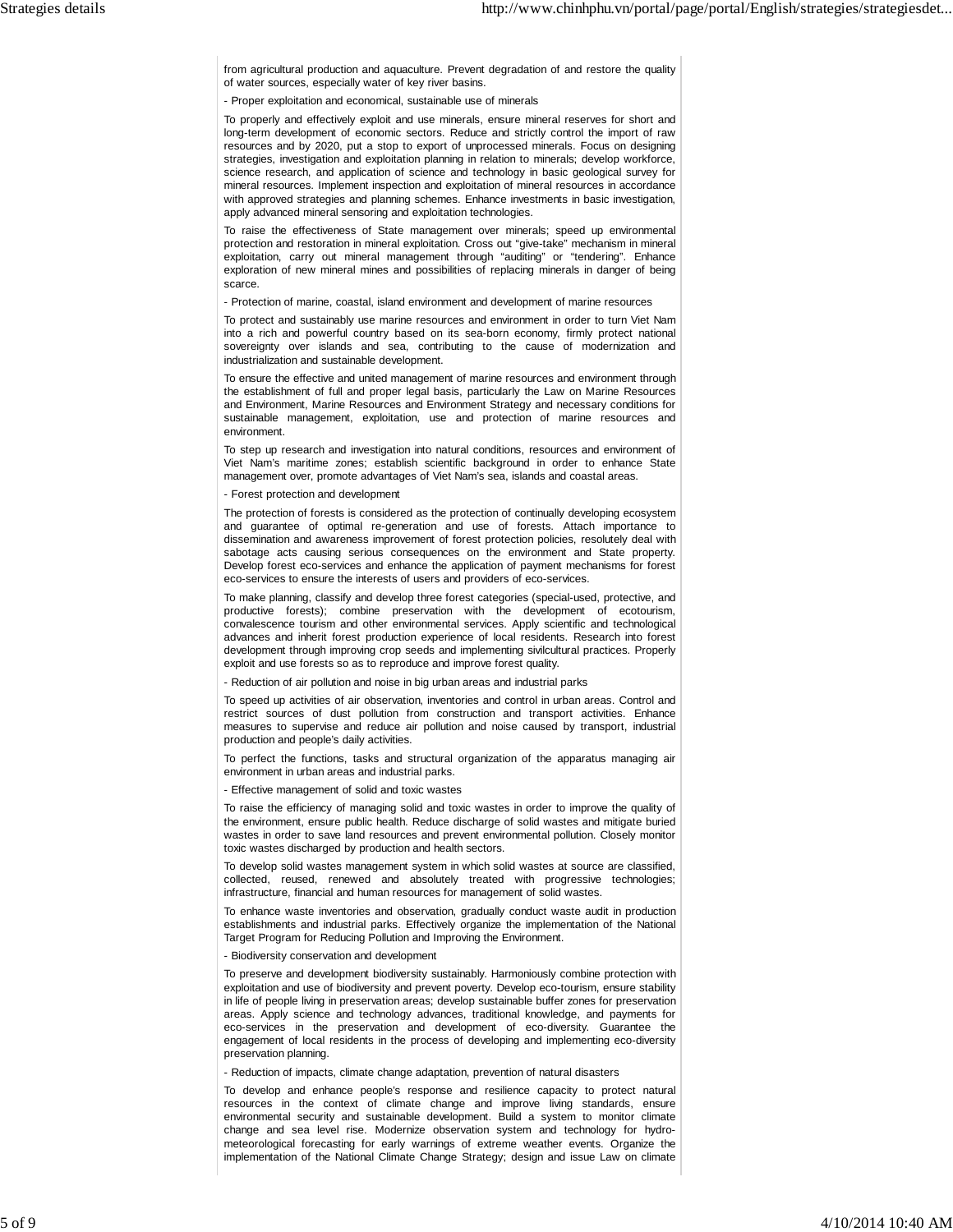change prevention, control and mitigation.

To enhance awareness, responsibility and capacity to cope with climate change and prevent natural disasters of relevant stakeholders; enhance science and technology activities, organization capacity, and institution; develop policies and human resources in order to actively response to climate change and mitigate impacts and losses caused by climate change.

## **II. SOLUTIONS**

1. To continue to improve institutional system and national administration quality for sustainable development

- To continue to perfect legal system, mechanisms and policies to ensure legal framework for the realization of the Viet Nam Strategy for Sustainable Development in the 2011-2020 period (Strategy in short). Focus on improving policies on environmental protection, firstly the Law on Environmental Protection issued in 2005.

- To enhance effectiveness of State management towards accelerating administrative reform, improving transparency of national administration and fighting corruption; coordination among relevant stakeholders in implementing the Strategy. Consolidate apparatus at all levels to undertake management work of sustainable development.

- To integrate viewpoints, principles of sustainable development in strategies, policies, planning schemes, and development plans; ensure that the development and implementation of national target programs must be combined with the Strategy approved by the Government, closely and regularly inspected and evaluated on the basis of norms for sustainable development.

- To design action programs and plans at all levels to implement the Strategy.

- To continue to research, supplement and update the set of norms for supervising and valuing sustainable development in line with each development stage.

- To enhance Party's leadership and State management over the implementation of the Strategy, regularly inspect, supervise the deployment of policies, targets and norms for sustainable development.

To increase and apply strict criminal and administrative sanctions to ensure sustainable development; focus on improving sanctions to deal with infringement of environment law; organizations and individuals with strict observation of regulations on sustainable development shall be commended and rewarded.

2. To enhance financial resources for sustainable development

- To enhance investments and effectively use State-funded capital to implement the Strategy. Increase budget to perfect the institutional system, laws and policies on sustainable development; develop action programs/plans to implement the Strategy; carry out science and technology research concerning sustainable development; provide training courses and improve the capacity of managing and implementing sustainable development.

- To mobilize and effectively use official development assistance (ODA), social capital, aid from local and foreign organizations and individuals for sustainable development.

- To develop mechanisms and policies to encourage financial institutions and businesses of all economic sectors as well as individuals to contribute resources for the realization of targets for sustainable development.

- To enhance the application of financial tools (tax, fee, etc) tin increase financial resources for the implementation of targets for sustainable development.

- To establish Fund for supporting sustainable development to mobilize and receive State budget and aid resources from international organizations, non-Governmental organizations, local and international organizations and individuals to fund projects, activities, initiatives and models of sustainable development at local, sectoral and national scales.

3. Dissemination, education to improve awareness of sustainable development

- To speed up dissemination and education to raise the whole society's awareness of sustainable development. Design and realize communication programs appropriate to each type of subjects. Promote the role and responsibility of mass media like television, radio and press agencies for improving people's awareness of guidelines, policies and Strategy on sustainable development; disseminate the contents of sustainable development Strategy. Mobilize the participation of mass organizations like the Fatherland Front, Women's Union, Youth Union, Veterans' Association, Farmers' Association, Student Association, etc in communication work concerning sustainable development.

- To update and combine sustainable development contents with curriculum of the country's education system.

4. To enhance capacity of managing and implementing sustainable development

- To enhance training to improve capacity of managing and implementing sustainable development for managerial posts at all levels, mass organizations and business community.

- To strengthen capacity of establishments responsible for sustainable development research.

- To develop information system, database for management of sustainable development.

- To build supervision and evaluation system for sustainable development.

5. Improve the role and responsibility and enhance the participation of business community, socio-political organizations, social-professional organizations, non-Governmental organizations and residential communities in deploying sustainable development

To enhance the role and responsibility and participation of businesses, socio-political organizations, social-professional organizations, non-Governmental organizations, and residential areas in deploying, consulting, criticizing and proposing sustainable development policies.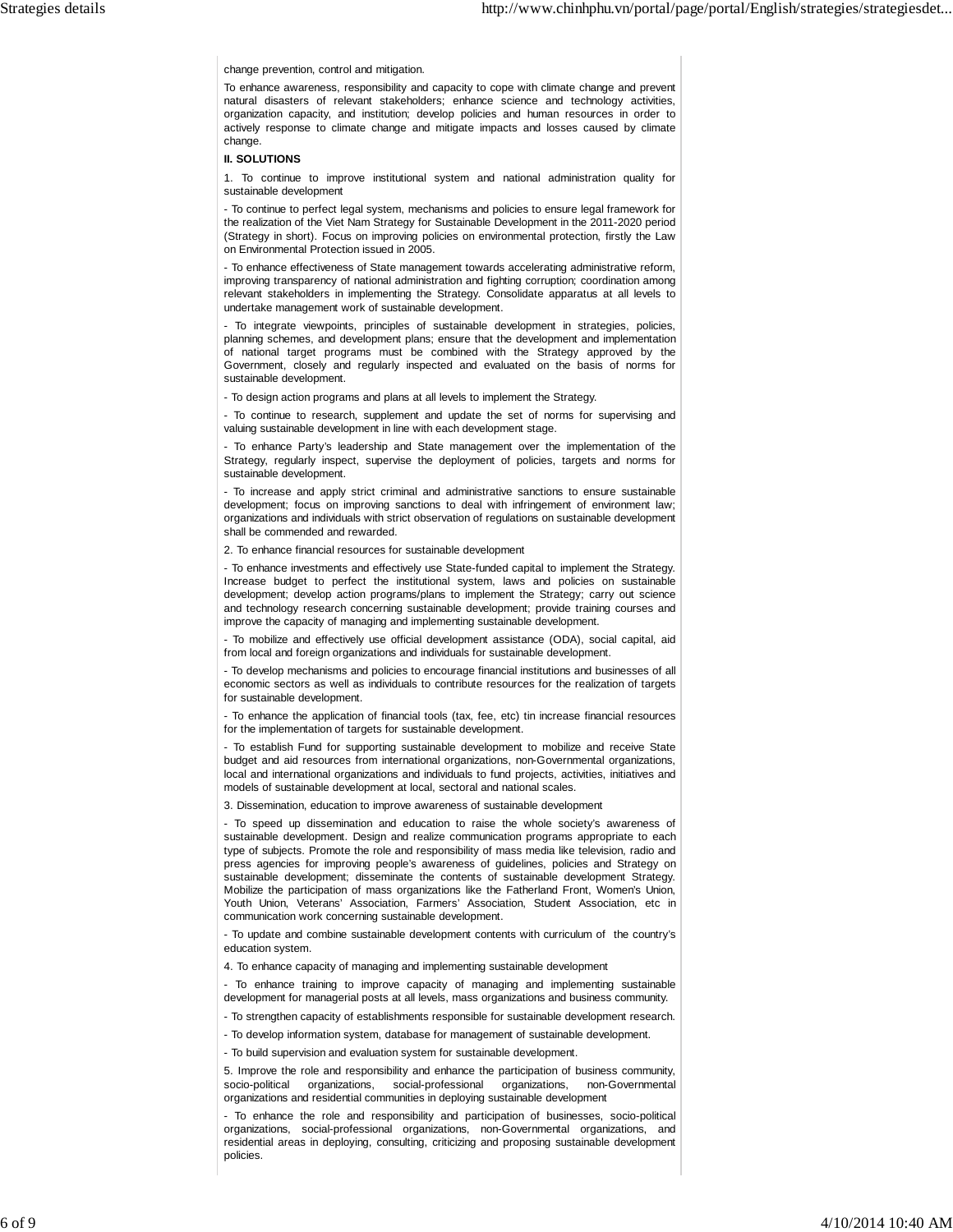- To improving the role and participation of business community in the cause of socioeconomic development, poverty reduction, management and use of natural resources, environmental protection, and climate change adaptation, focusing on:

+ Renovating technologies, applying clean, environmentally-friendly, and energy-saving ones;

+ Raising the responsibility of and mobilizing resources contribution of businesses in managing and consuming sparingly natural resources, maintaining bio-diversity, protecting the environment, proactively preventing and controlling environmental pollution;

+ Speeding up the observation of corporate social responsibilities, introducing business models to the poor, creating the means of subsistence and improving living standards of farmers and people in remote areas;

+ Devising initiatives for sustainable business, piloting such business models for multiplication.

6. To develop workforce for realization of sustainable development

- To deploy and concretize the Strategy and Planning Scheme for Viet Nam human resources in the 2011-2020, considering it as the crux for growth model transformation and sustainable development.

- To quickly develop high-quality workforce; closely combine human resource development and science and technology applications to restructure the economy, transform growth model, contributing to increase productivity, quality, efficiency and competitiveness of the economy. Step up the comprehensive renovation of Viet Nam's tertiary education, expand investments in setting up excellent universities. Carry out programs and projects to produce high-quality workforce for spearhead fields. Focus on detecting, cultivating and promoting talented persons, produce manpower for knowledge economy development.

7. To enhance the role and effects of science and technology, push up technological renovation to implement sustainable development

- To combine targets and tasks of science and technology development with sustainable development norms, in which science and technology are the background and driving force for development activities. Focus on developing science and technology fields being the foundation for sustainable development.

- To vigorously steer science and technology research and application to sustainable development. Speed up science and technical research and technological transfer to serve sustainable development. Encourage the development of environment technology, clean technology, environmentally-friendly products and materials and energy-saving technology. Effective control the import and transfer of technology which is not advanced or energyconsuming. Introduce modern approaches and methods to manage activities of sustainable development. Enhance information technology application and development.

- To boost technology innovation, improve production technology, focusing on renovating technology towards economical and effective consumption of energy and materials, waste reduction, and high added value.

- To formulate and develop the system of facilities for researching, training, consulting science and technology services to serve sustainable development.

8. To expand international cooperation

- To expand international cooperation in the fields of information exchange, science and technology for sustainable development, develop environmental economics(waste treatment, energy-saving technology, low-carbon, and waste renewal technology, etc).

- To proactively join the global community to address issues concerning sustainable development; coordinate in settling regional and international issues: carbon emissions, water source pollution, air pollution, and forest exploitation, hydro-power dams, or social issues like emigration and labor export, etc.

## **IV. ORGANIZATION OF IMPLEMENTATION**

1. Responsibilities of the National Council for Competitiveness Improvement and Sustainable Development

To act as a counselor for the Government, the Prime Minister in directing, regulating, supervising and evaluating the implementation of the Strategy; in proposing measures, solutions and policies to ensure coordination of ministries, agencies, localities, socio-political organizations, social-professional organizations and business community for effective realization of the Strategy.

2. Responsibilities of relevant ministries, sectors, localities, bodies and organizations

a) The Ministry of Planning and Investment

To be responsible for coordinating with relevant ministries, sectors, localities and bodies to implement the Strategy, focusing on the following issues:

- To design National Programs/Action Plans for sustainable development in the 2011-2015 and 2016-2020, delegate specific assignments to relevant ministries, sectors, localities, bodies and organizations; ensure funds for achieving targets of the Strategy;

- To design mechanisms and policies to manage, instruct and support the implementation of the Strategy

- To coordinate and support relevant ministries, sectors, localities and bodies in designing and carrying out their Programs/Action Plans;

- To develop information system and database on sustainable development;

- To supplement and adjust the set of norms for sustainable development in accordance with each development stage; design local-level set of norms for sustainable development for synchronous deployment across the country; supervise and evaluate the implementation of the Strategy.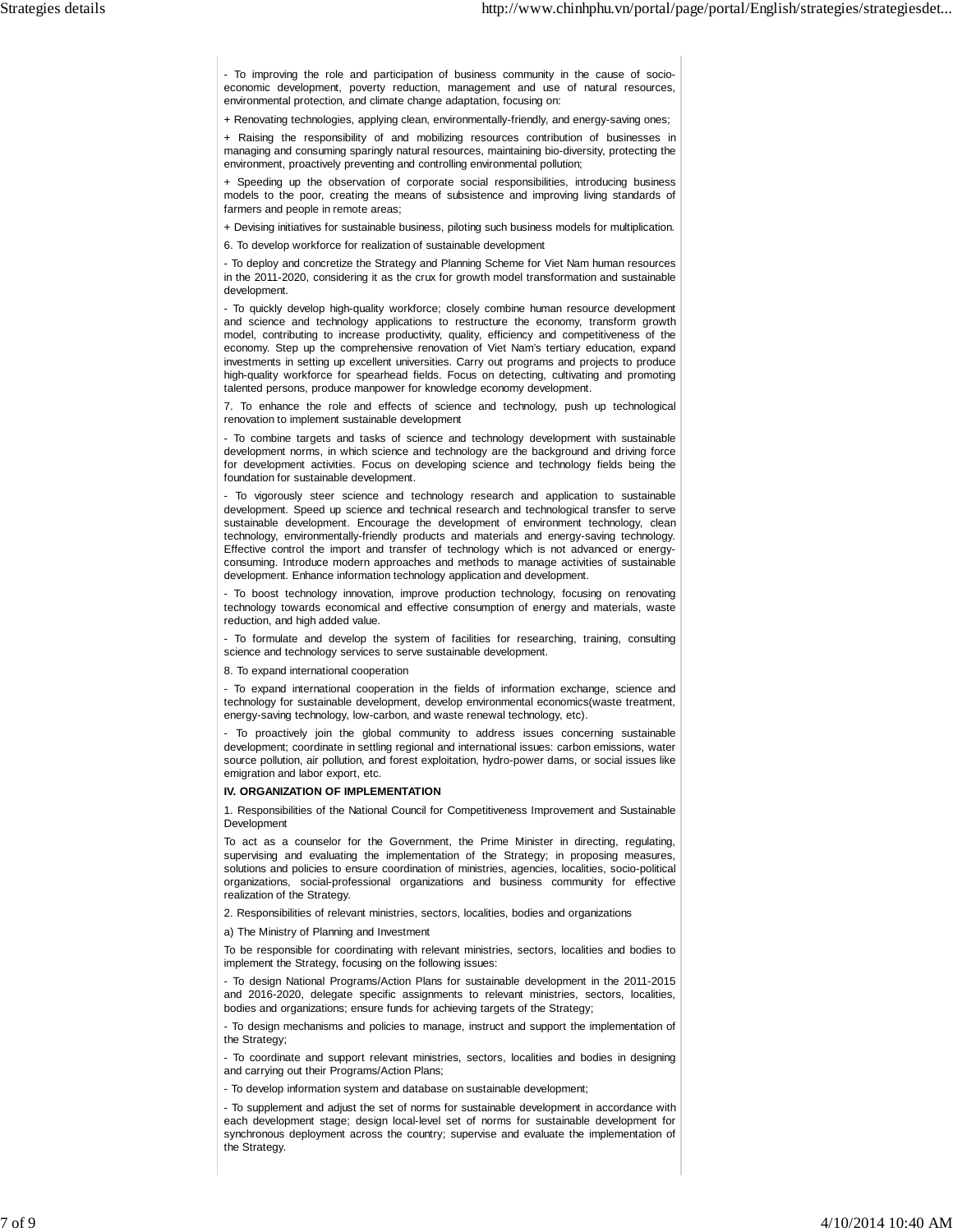- To quickly study and propose the establishment of a Fund for supporting sustainable development;

- To evaluate and review the implementation of the Strategy, report to the Prime Minister and propose the amendments to mechanisms and policies on annual basis.

b) Ministries, ministerial-level agencies and Government bodies

- To develop action programs/ plans; establish ministerial-level steering committee for sustainable development; allocate resources to effectively implement the Strategy; proactively participate in joint activities under the Government's direction;

- To integrate contents of the Strategy in policy-making process; design and carry out their own development strategies, plannings schemes and plans;

- To coordinate with the Ministry of Planning and Investment to design sectoral sustainable development norms in accordance with real conditions and particular characteristics and on the basis of the requirements for sustainable development, norms of supervising and evaluating national sustainable development; organize supervision and evaluation of targets and norms of sustainable development within their assigned management scope;

- To organize widespread dissemination of the spirit and contents of the Strategy to public servants;

- Every year, design periodical reports on the realization of the Strategy, targets and norms under their assigned management scope and send them to the Ministry of Planning and Investment to summarize before reporting to the Prime Minister.

a) People's Committees of provinces and centrally-governed localities

- To coordinate with ministries, agencies and localities to design local-level action programs/plans; establish a local steering committee for sustainable development; allocate resources to effectively realize the Strategy.

- To integrate contents of the Strategy into policies; design and implement local planning schemes and development plans;

- To organize the dissemination of the Strategy and local programs/plans to cadres, pubic employees, enterprises and people;

- To organize supervision and evaluation of objectives and targets of sustainable development;

- To develop and deploy pilot sustainable development models in accordance with local practices and levels of awareness;

- To prepare annual reports on the realization of the Strategy, targets of sustainable development and send them to the Ministry of Planning and Investment for synthesization before submitting to the Prime Minister.

d) Socio-political organizations, social-professional organizations, non-governmental organizations, Viet Nam Business Council for Sustainable Development under the Viet Nam Chamber of Commerce and Industry.

- To actively develop action plans and participating in the implementation of the Strategy within assigned competence.

- To encourage and mobilize business community and citizens in implementing the Strategy;

- To prepapre annual reports on the implementation of the Strategy and send to the Ministry of Planning and Investment for synthesization before submitting to the Prime Minister.

3. Funds

- Funds for the implementation of the Viet Nam Sustainable Development Strategy for the 2011-2020 shall be allocated to annual budget estimates of ministries, agencies, relevant organizations and localities under the current regulations on decentralized State budget management.

- The Ministry of Planning and Investment, Ministry of Finance shall allocate annual funds under the Law on State Budget to fruitfully realize the Strategy; instruct ministries, agencies and localities to use the funds correctly and effectively.

The Ministry of Finance will specify regular expenditure sources for elements of the Strategy, give instructions to budget estimate development and budget use in compliance with legal regulations.

- Ministries, agencies, relevant organizations and localities actively mobilize local and foreign organizations and individuals under the legal regulations to sponsor the implementation of this Strategy./.

## **Other news**

Vietnam's mechanical engeneering industry development strategy until 2010 & vision to 2020

Viet Nam's present Foreign Policy



**INFORMATION FOR NON-RESIDENTS**